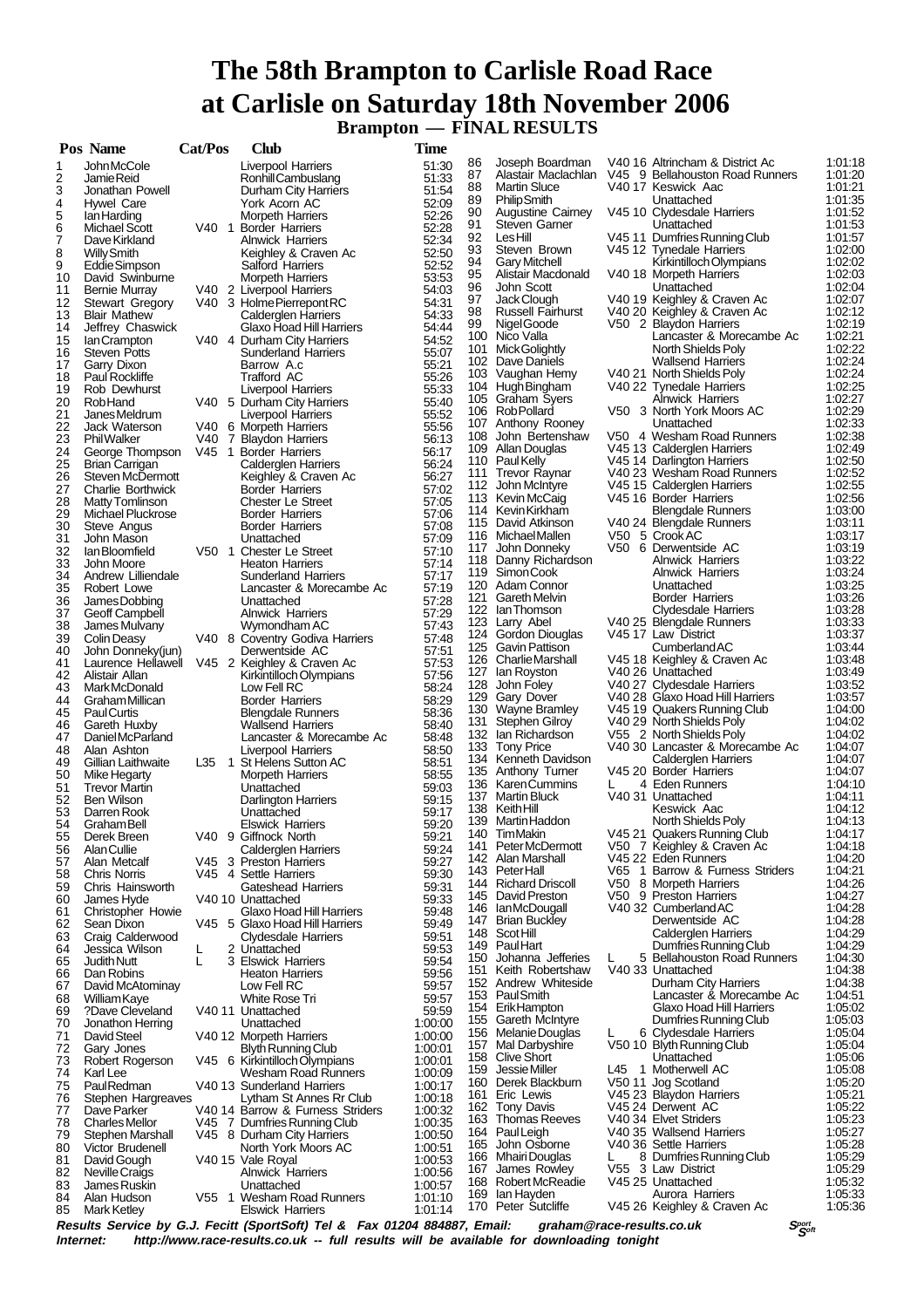|            | 171 Anne Sweeney                                | L45 | 2 Preston Harriers                                         | 1:05:37                |            | 262 David Harbertson                    |                        | Calderglen Harriers                                    | 1:09:44            |
|------------|-------------------------------------------------|-----|------------------------------------------------------------|------------------------|------------|-----------------------------------------|------------------------|--------------------------------------------------------|--------------------|
|            | 172 Mike Bennett                                |     | V50 12 Elvet Striders                                      | 1:05:39                | 263        | Paul Percival-Smith                     |                        | V50 27 Kendal Amateur Athletic Club                    | 1:09:46            |
| 173<br>174 | Graham Bradshaw<br>?Sue Hawker                  | L40 | V45 27 Crook AC<br>1 Keswick Aac                           | 1:05:41<br>1:05:43     | 264<br>265 | John Walshe<br>Stuart Davidson          |                        | V55 7 East Cork AC<br>Unattached                       | 1:09:48<br>1:09:50 |
| 175        | David Barnes                                    |     | Unattached                                                 | 1:05:52                | 266        | Thomas McChord                          |                        | V50 28 Kirkintilloch Olympians                         | 1:09:52            |
| 176        | lan Waude                                       |     | V45 28 Altrincham & District Ac                            | 1:05:59                | 267        | Keith Frost                             |                        | V4544 Unattached                                       | 1:09:54            |
|            | 177 Roger Quayle                                |     | V45 29 Barrow & Furness Striders                           | 1:06:05                |            | 268 Ruth Dance                          |                        | L35 4 Ryton Tri                                        | 1:09:56            |
|            | 178 Matthew Kingston                            |     | Claremont Rr                                               | 1:06:06                | 269        | Allen Clement                           |                        | V45 45 Unattached                                      | 1:09:58            |
| 179        | <b>Richard Elliott</b>                          |     | V40 37 Cumberland AC                                       | 1:06:06                | 270        | Adrian Keares                           |                        | V40 51 Unattached                                      | 1:10:00            |
| 180<br>181 | Sam Daley<br>lain Singer                        |     | V50 13 Unattached<br>Blyth Running Club                    | 1:06:07<br>1:06:08     | 271        | Stephen Mohan<br>272 John Bridge        |                        | V45 46 Dumfries Running Club<br>V40 52 Eden Runners    | 1:10:01<br>1:10:06 |
|            | 182 Jo Zoppi                                    | L   | 11 Heaton Harriers                                         | 1:06:12                | 273        | Steve Viney                             |                        | V55 8 Unattached                                       | 1:10:08            |
|            | 183 Paul McKendrey                              |     | Cumberland AC                                              | 1:06:14                | 274        | David Jardin                            |                        | Unattached                                             | 1:10:09            |
| 184        | Bobby Rossborough V50 14 Clydesdale Harriers    |     |                                                            | 1:06:15                |            | 275 Richie Steele                       |                        | Unattached                                             | 1:10:10            |
| 185        | Jonathan Lomax                                  |     | V40 38 Unattached                                          | 1:06:17                | 276        | Jacqueline Little                       |                        | L40 4 Unattached                                       | 1:10:11            |
| 186        | <b>Shaun Roberts</b>                            |     | V45 30 Elvet Striders                                      | 1:06:19                | 277        | Graham Lindsay                          |                        | V40 53 Calderglen Harriers                             | 1:10:13            |
|            | 187 Alan Hyde                                   |     | <b>Blaydon Harriers</b><br>V45 31 Gosforth Harriers        | 1:06:20                | 278<br>279 | Kim Bluck                               | L35                    | 5 Unattached                                           | 1:10:15            |
| 189        | 188 Kevin Thomas<br>John Hutchinson             |     | V50 15 Elvet Striders                                      | 1:06:20<br>1:06:22     | 280        | Simon Dermont<br>Michael Malcolm        |                        | Unattached<br>Unattached                               | 1:10:20<br>1:10:22 |
| 190        | Martin Bates                                    |     | V50 16 Wesham Road Runners                                 | 1:06:24                |            | 281 Mark Nicholson                      |                        | Unattached                                             | 1:10:23            |
| 191        | Michael Henry                                   |     | V55 4 Alnwick Harriers                                     | 1:06:26                |            | 282 Anthony Lees                        |                        | V40 54 Unattached                                      | 1:10:23            |
|            | 192 Harvey Taylor                               |     | V60 1 Unattached                                           | 1:06:28                | 283        | Steve Harwood                           |                        | V55 9 Keswick Aac                                      | 1:10:25            |
| 193        | Angie Watson                                    | L.  | 12 Chester Le Street                                       | 1:06:30                | 284        | Tony Eccleston                          |                        | V40 55 Wallsend Harriers                               | 1:10:27            |
|            | 194 Claire Jackson<br>195 Andrew Squires        |     | L40 2 Allen Valley Striders<br>V40 39 Alnwick Harriers     | 1:06:36<br>1:06:37     | 286        | 285 Fiona Hawkins<br>Frank Whitford     | L.                     | 22 Lancaster & Morecambe Ac                            | 1:10:33<br>1:10:33 |
| 196        | Jim Holmes                                      |     | Calderglen Harriers                                        | 1:06:38                |            | 287 Hilary Ross                         |                        | V45 47 Houghton & Peterlee AC<br>L50 1 Unattached      | 1:10:34            |
|            | 197 Chris Auld                                  |     | <b>Heaton Harriers</b>                                     | 1:06:41                |            | 288 Craig Malcolmson                    |                        | V40 56 Unattached                                      | 1:10:46            |
| 198        | Daniel Walsh                                    |     | V40 40 Keighley & Craven Ac                                | 1:06:44                | 289        | Donna Horne                             |                        | 24 Wallsend Harriers                                   | 1:10:49            |
| 199        | Simon Noble                                     |     | V4041 Keswick Aac                                          | 1:06:45                | 290        | Michael Rawlinson                       |                        | V40 57 Keswick Aac                                     | 1:10:52            |
| 200        | Gerard Mullen                                   |     | V45 32 Calderglen Harriers                                 | 1:06:47                | 291        | Robert Hewitson                         |                        | V45 48 Durham City Harriers                            | 1:10:54            |
| 201        | George Stewart                                  |     | V40 42 Calderglen Harriers<br>V55 5 North York Moors AC    | 1:06:49                | 292<br>293 | Jonathan Sanders                        |                        | V40 58 Heaton Harriers                                 | 1:10:56            |
|            | 202 Peter Connor<br>203 Mike Berry              |     | V50 17 Blackcombe Runners                                  | 1:06:52<br>1:06:54     | 294        | David Mitchell<br>Sharon Halliburton    |                        | V60 4 Clydesdale Harriers<br>L35 6 Keswick Aac         | 1:11:03<br>1:11:05 |
|            | 204 Stuart Allison                              |     | Clydesdale Harriers                                        | 1:07:07                | 295        | Gordon Vivers                           |                        | V45 49 Altrincham & District Ac                        | 1:11:05            |
| 205        | Joanne Dooley                                   | L   | 14 Tynedale Harriers                                       | 1:07:09                | 296        | Aileen Scott                            | L35                    | 7 Clydesdale Harriers                                  | 1:11:06            |
| 206        | Pamela McCrossan                                | L45 | 3 Clydesdale Harriers                                      | 1:07:13                | 297        | <b>NeilSmith</b>                        |                        | Keswick Aac                                            | 1:11:07            |
| 207        | lain Povey                                      |     | V40 43 Cumberland Fell Runners                             | 1:07:16                | 298        |                                         |                        | Carolyn Hunter-RoweL40 5 Dumfries Running Club         | 1:11:12            |
| 208        | Desmond Varian                                  |     | V50 18 Border Harriers                                     | 1:07:17                | 299        | Susan Cain                              |                        | L50 2 Penny Lane Striders                              | 1:11:13            |
| 209        | <b>Brian Liddle</b>                             |     | V50 19 Blaydon Harriers                                    | 1:07:23                |            | 300 David Cain                          |                        | V50 29 Penny Lane Striders                             | 1:11:15            |
| 211        | 210 Ian Pipes                                   |     | Border Harriers<br>Unattached                              | 1:07:29<br>1:07:30     | 301        | Derek Todhunter                         | L50                    | V45 50 Allen Valley Striders                           | 1:11:19<br>1:11:23 |
| 212        | Gary Johnston<br>Craig Horseman                 |     | Unattached                                                 | 1:07:31                |            | 302 Lesley Chapman<br>303 Marie McChord | L45                    | 3 Garscube Harriers<br>4 Kirkintilloch Olympians       | 1:11:25            |
| 213        | John Pope                                       |     | V45 33 Derwentside AC                                      | 1:07:34                |            | 304 George McDougal                     |                        | V50 30 Morpeth Harriers                                | 1:11:25            |
| 214        | Roger Grey                                      |     | V50 20 Cumberland AC                                       | 1:07:37                |            | 305 George Blacklock                    |                        | V50 31 Elvet Striders                                  | 1:11:26            |
|            | 215 Paul Wilson                                 |     | Keswick Aac                                                | 1:07:38                |            | 306 Lesley Miller                       |                        | L45 5 North Shields Poly                               | 1:11:28            |
| 216        | Mark Chrostowski                                |     | Derwentside AC                                             | 1:07:44                |            | 307 Terry McCabe                        |                        | V55 10 Blyth Running Club                              | 1:11:34            |
| 217        | Garry Burns                                     |     | <b>Hogger Harriers</b>                                     | 1:07:47                |            | 308 Peter Rudzinski                     |                        | V55 11 Clydesdale Harriers                             | 1:11:42            |
| 218        | Joanna Goorney                                  |     | L35 2 Wesham Road Runners                                  | 1:07:48                | 309        | Sonia Povey                             | L                      | 32 Lancaster & Morecambe Ac                            | 1:11:43            |
| 219        | Stephen Barnes                                  |     | V45 34 Wetherby Runners<br>V40 44 Lancaster & Morecambe Ac | 1:07:50                | 310        | Nicola Johnston<br>Sandra Irvine        | L <sub>55</sub><br>L40 | 1 Bellahouston Road Runners                            | 1:11:45            |
| 221        | 220 Gary Bateson<br>Alan Wood                   |     | Unattached                                                 | 1:07:56<br>1:07:58     | 311        | 312 Gordon Long                         |                        | 6 Bellahouston Road Runners<br>V50 32 Low Fell RC      | 1:11:46<br>1:11:53 |
|            | 222 Christopher Adams                           |     | Dumfries Running Club                                      | 1:07:59                | 313        | Graham Allan                            |                        | Calderglen Harriers                                    | 1:11:54            |
| 223        | lan Harkness                                    |     | Unattached                                                 | 1:08:00                |            | 314 MarinaMcCullum                      |                        | L35 8 Clydesdale Harriers                              | 1:11:57            |
| 224        | David Henderson                                 |     | V45 35 Unattached                                          | 1:08:04                | 315        | John Bamforth                           |                        | V40 59 Unattached                                      | 1:12:00            |
|            | 225 Jane Green                                  |     | L40 3 Barrow & Furness Striders                            | 1:08:05                |            | 316 Anthony Brear                       |                        | CumberlandAC                                           | 1:12:08            |
|            | 226 Andy Hayes                                  |     | North Shields Poly                                         | 1:08:06                |            | 317 Ernest Nixon                        |                        | V45 51 Eden Runners                                    | 1:12:12            |
| 227        | Mark Nixon                                      |     | Eden Runners                                               | 1:08:07                |            | 318 Michael Neatis                      |                        | Unattached                                             | 1:12:16            |
| 229        | 228 Andrew Smith<br>Stephen Atwell              |     | V50 21 Gateshead Harriers<br>North Shields Poly            | 1:08:07<br>1:08:07     | 320        | 319 Alan Samuel<br>Graham Skirrow       |                        | V55 12 Teviotdale Harriers<br>V40 60 Alnwick Harriers  | 1:12:24<br>1:12:25 |
| 230        | John Murphy                                     |     | V45 36 Altrincham & District Ac                            | 1:08:08                | 321        | Raymond StephensonV4061 Unattached      |                        |                                                        | 1:12:30            |
| 231        | Graham King                                     |     | V50 22 Wallsend Harriers                                   | 1:08:11                |            | 322 Kenneth Beattie                     |                        | V40 62 Calderglen Harriers                             | 1:12:32            |
|            | 232 Alan Storey                                 |     | V50 23 Blaydon Harriers                                    | 1:08:15                | 323        | Warren Johnson                          |                        | North Shields Poly                                     | 1:12:33            |
|            | 233 Sharon Dixon                                |     | L35 3 Glaxo Hoad Hill Harriers                             | 1:08:19                | 324        | <b>Tony Mills</b>                       |                        | V40 63 Unattached                                      | 1:12:34            |
|            | 234 K Jamieson                                  |     | Holme Pierrepont RC                                        | 1:08:21                | 325        | WilliamRaine                            |                        | V50 33 Aurora Harriers                                 | 1:12:35            |
| 236        | 235 Chris Slone<br>John Gibson                  |     | Unattached<br><b>Heaton Harriers</b>                       | 1:08:23                | 326<br>327 | Julian Harrison                         |                        | V50 34 Unattached                                      | 1:12:37            |
|            | 237 PhilWalker                                  |     | Unattached                                                 | 1:08:23<br>1:08:26     |            | John Ross<br>328 Tony Minikin           |                        | V45 52 Wallsend Harriers<br>V60 5 Keighley & Craven Ac | 1:12:37<br>1:12:42 |
|            | 238 Fraser Hardie                               |     | V40 45 Keighley & Craven Ac                                | 1:08:30                | 329        | Simon Robson                            |                        | Unattached                                             | 1:12:45            |
|            | 239 SamCann                                     |     | V45 37 Keighley & Craven Ac                                | 1:08:32                |            | 330 Michael Roberts                     |                        | V40 64 Eden Runners                                    | 1:12:46            |
|            | 240 Trevor Went                                 |     | V60 2 North Shields Poly                                   | 1:08:39                |            | 331 David Ford                          |                        | V55 13 Tynedale Harriers                               | 1:12:49            |
| 241        | Donald Branney                                  |     | V50 24 Jog Scotland                                        | 1:08:41                |            | 332 George Russell                      |                        | Low Fell RC                                            | 1:12:52            |
|            | 242 Stephen Burrowes                            |     | V40 46 Kendal Amateur Athletic Club                        | 1:08:45                | 333        | <b>Catherine Bent</b>                   | L                      | 36 Border Harriers                                     | 1:13:00            |
|            | 243 lain Robertson                              |     | Clydesdale Harriers                                        | 1:08:51                |            | 334 Sheila Rae                          |                        | L35 9 Unattached                                       | 1:13:02            |
|            | 244 Christopher Atwell<br>245 Brian Usher       |     | V45 38 Alnwick Harriers<br>V55 6 Aurora Harriers           | 1:08:54<br>1:08:59     |            | 335 Allen Mulliss<br>336 Mary Tavener   |                        | V45 53 Heaton Harriers<br>L40 7 Vale Royal             | 1:13:03<br>1:13:03 |
|            | 246 Stuart Stoddart                             |     | Unattached                                                 | 1:09:03                |            | 337 Jeff Henderson                      |                        | North East Vets                                        | 1:13:04            |
|            | 247 Harry Porteous                              |     | V45 39 Alnwick Harriers                                    | 1:09:09                |            | 338 Andrew Barron                       |                        | Unattached                                             | 1:13:05            |
|            | 248 Alastair Smith                              |     | <b>Heaton Harriers</b>                                     | 1:09:10                | 339        | James Grierson                          |                        | V45 54 Dumfries Running Club                           | 1:13:11            |
|            | 249 Hugh Watson                                 |     | V60 3 Clydesdale Harriers                                  | 1:09:12                |            | 340 Norman Clark                        |                        | V55 14 Morpeth Harriers                                | 1:13:18            |
|            | 250 Neil McAnany                                |     | V4540 Morpeth Harriers                                     | 1:09:16                | 341        | Martin Foster                           |                        | V50 35 Bournville Harriers                             | 1:13:20            |
|            | 251 David Byers                                 |     | V40 47 Annadale & Eskdale                                  | 1:09:18                |            | 342 Mike Trant                          |                        | V50 36 Dumfries Running Club                           | 1:13:22            |
|            | 252 Steven Jackson                              |     | V45 41 Preston Harriers                                    | 1:09:19                |            | 343 Tony Lowery                         |                        | Eden Runners                                           | 1:13:25            |
| 253        | John Kelly<br>254 Colin Banks                   |     | V45 42 Crook AC<br>Calderglen Harriers                     | 1:09:21<br>1:09:25     |            | 344 Darren Coleman<br>345 Jenny Friend  |                        | Unattached<br>L45 6 Heaton Harriers                    | 1:13:28<br>1:13:29 |
|            | 255 Andrew Henderson V50 25 Calderglen Harriers |     |                                                            | 1:09:27                |            | 346 William Richmond                    |                        | V40 65 Lytham St Annes Rr Club                         | 1:13:32            |
|            | 256 Karl Fisher                                 |     | V45 43 Lancaster & Morecambe Ac                            | 1:09:29                |            | 347 Neil Irvine                         |                        | V40 66 Elswick Harriers                                | 1:13:36            |
|            | 257 Graeme Addison                              |     | Sedgefield Harriers                                        | 1:09:35                |            | 348 Lynsey Munro                        | L                      | 40 Bellahouston Road Runners                           | 1:13:38            |
|            | 258 Kenneth Hutton                              |     | V4048 CumberlandAC                                         | 1:09:36                |            | 349 Peter lon                           |                        | V60 6 Kendal Amateur Athletic Club                     | 1:13:43            |
| 259        | Steve Kyte                                      |     | V40 49 Elswick Harriers                                    | 1:09:37                |            | 350 Christopher Hill                    |                        | V50 37 Unattached                                      | 1:13:45            |
|            | 260 Peter Garnett                               |     | V50 26 Border Harriers                                     | 1:09:38                |            | 351 Brian Allen                         |                        | V45 55 Unattached                                      | 1:13:46            |
|            | 261 Jon Raymond                                 |     | V40 50 Unattached                                          | 1:09:43<br>. <i>. </i> |            | 352 Darryl Roe                          |                        | V40 67 Wallsend Harriers                               | 1:13:47            |

Results Service by G.J. Fecitt (SportSoft) Tel & Fax 01204 884887, Email: graham@race-results.co.uk Sഞ്ഞ<br>Internet: http://www.race-results.co.uk -- full results will be available for downloading tonight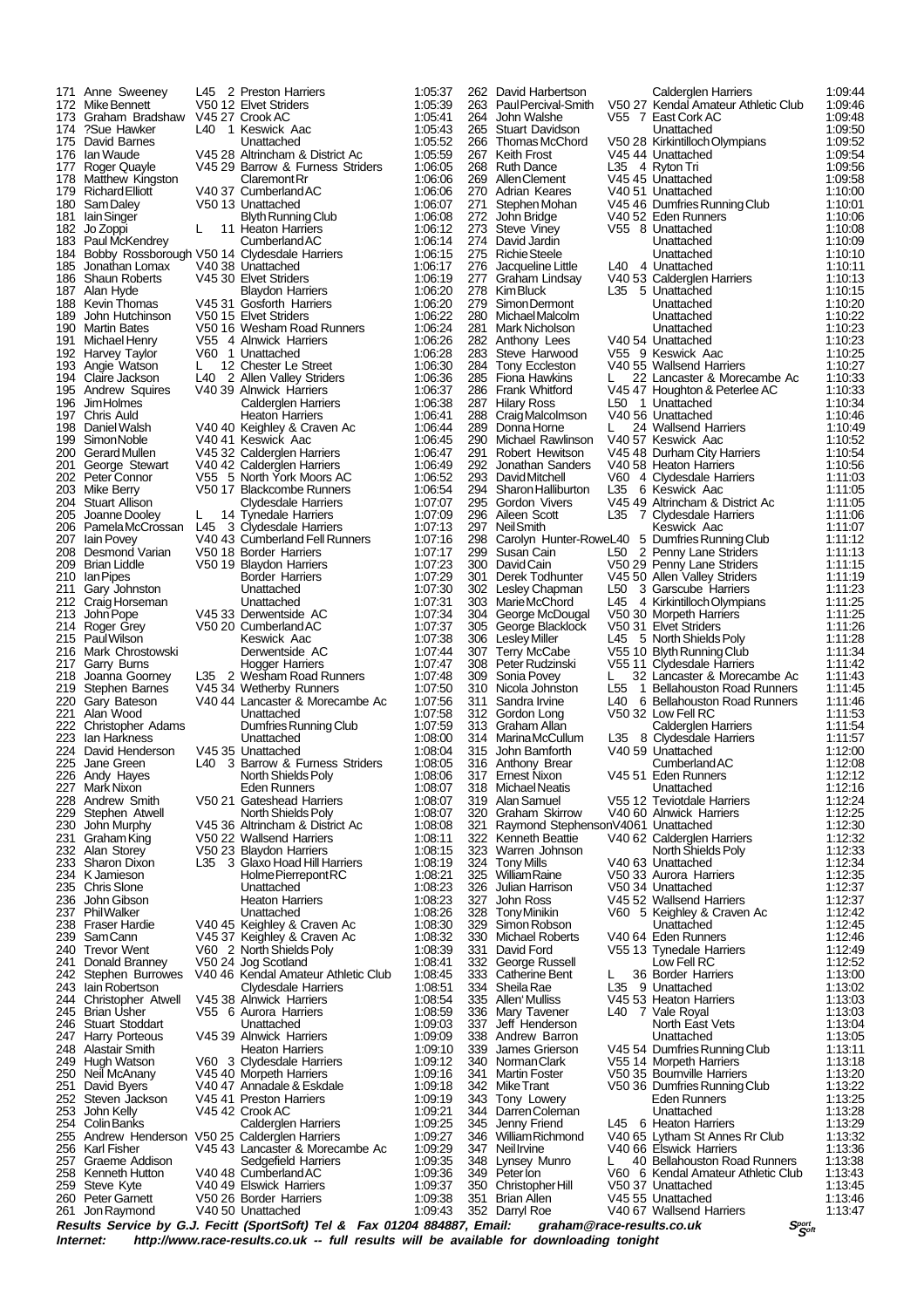364 Gary Pattinson Unattached 1:14:26 390 Julia King L50 5 Eden Runners<br>391 Mike Wood V55.20 Unattached 424 Thomas Hopper<br>425 Benita Pickersgill L45 9 442 Diane McMillan L35 15 Glaxo Hoad Hill Harriers 1:19:03 V40 76 Unattached

353 Chris Lambert Unattached 1:13:48 354 Michael Thomas Unattached 1:13:49 355 Terry Herbert V55 15 North East Vets 1:13:55 356 David Thomson V45 56 Unattached 1:13:58 357 Peter Cooke V45 57 Wesham Road Runners 1:13:58 358 John Cockburn V55 16 Alnwick Harriers 1:14:00 359 Hobansean Unattached 1:14:08<br>360 John Lewis Unattached 1:14:08<br>360 John Lewis Unattached 1:14:19 360 John Lewis Unattached 1:14:19 361 Errick Hannah V50 38 Cumberland AC 1:14:20 362 Steve Long V45 58 Elswick Harriers 1:14:22 363 Chris Cheetham V40 68 Keighley & Craven Ac 1:14:26 365 Bruce Walker V60 7 Troon Tortoises 1:14:27 366 Ian Mason V55 17 Unattached 1:14:31 367 Andrew Martindale Unattached 1:14:32 368 James Goffe V45 59 Blackcombe Runners 1:14:35<br>369 David Hamer V40 69 Keighley & Craven Ac 1:14:35 369 David Hamer V40 69 Keighley & Craven Ac 1:14:37 370 Fiona McCue L35 10 Clydesdale Harriers 1:14:39 371 Peter Stride  $\overline{0.372}$  Unattached 1:14:54<br>372 Julia Steele 1:35 11 Crook AC 1:15:10 372 Julia Steele L35 11 Crook AC 1:15:10 373 Davidck White V55 18 Newton Aycliffe 1:15:13<br>374 Jane Heatherington L 43 Unattached 1:15:15 374 Jane Heatherington L 43 Unattached 1:15:15 375 Jo Molyneaux [145 | 7 Vale Royal | 115:20<br>376 Ken Lamb | 115:25 V40 70 Glaxo Hoad Hill Harriers | 115:25 376 Ken Lamb  $\overline{V40}$  70 Glaxo Hoad Hill Harriers 1:15:25<br>377 Andrew Maiden Llnattached 1:15:39 377 Andrew Maiden Unattached 1:15:39 378 John Chattaway V45 61 Unattached 1:15:40 379 John Woolridge V55 19 Border Harriers (115.45<br>380 Marion Smith L50 4 Kendal Amateur Athletic Club 1:15:45 380 Marion Smith L50 4 Kendal Amateur Athletic Club 1:15:48 381 Susan Lightfoot V50 39 Alnwick Harriers 1:15:50 382 Colin Gray Clydesdale Harriers 1:15:50 383 Pamela Paxton L 46 Teviotdale Harriers 1:16:00<br>384 Julie Greening L 47 Tynedale Harriers 1:16:04<br>385 Stephen Watson V40 71 Unattached 1:16:05 384 Julie Greening L 47 Tynedale Harriers 1:16:04 385 Stephen Watson V40 71 Unattached 1:16:05 386 Janet Trevaskis 1.35 12 Cumberland AC 1:16:08<br>387 Richard McDougal 1.95 12 Cumberland AC 1:16:08 387 Richard McDougal V50 40 Dumfries Running Club 1:16:10 388 Russell Couper V40 72 Calderglen Harriers 1:16:11<br>389 Paul Saager V50 41 Eden Runners 1:16:14 389 Paul Saager V50 41 Eden Runners 1:16:14 391 Mike Wood V55 20 Unattached 1:16:19 392 Angela Wylie L40 8 Tynedale Harriers 1:16:19 393 Adrian Sawdon Unattached 1:16:20<br>394 Michael Fawcett V55 21 Glaxo Hoad Hill Harriers 1:16:20 394 Michael Fawcett V55 21 Glaxo Hoad Hill Harriers 1:16:20<br>395 Clements Unattached 1:16:22 395 Clements Unattached 1:16:22 396 Tom McMillan V50 42 Unattached 1:16:27 397 Robert Lee V50 43 Unattached 1:16:28 398 Sarah Stobbart L 51 Tynedale Harriers 1:16:34 399 Denise Lindsay L50 6 Unattached 1:16:35<br>100 Arthur Leng 1:16:35 22 Keighley & Craven Ac 1:16:35 400 Arthur Leng V55 22 Keighley & Craven Ac 1:16:35<br>401 Annie Carrington L40 9 Settle Harriers 1:16:37 401 Annie Carrington L40 9 Settle Harriers 1:16:37<br>402 Louise Hopper L40 10 Altrincham & District Ac 1:16:41 402 Louise Hopper L40 10 Altrincham & District Ac 1:16:41 403 Emma Grant L 55 Bellahouston Road Runners 1:16:41 404 Genevieve Freeman L 56 Calderglen Harriers 1:16:43<br>405 Stephanie Bingham L35 13 Tynedale Harriers 1:16:44 405 Stephanie Bingham L35 13 Tynedale Harriers 1:16:44 406 Andrew Walker V45 62 Eden Runners 1:16:45 407 Pauline Aitchison L35 14 Wooler Running Club 1:16:46<br>408 Ian Fraser V50 44 Unattached 1:16:46 408 Ian Fraser V50 44 Unattached 1:16:46<br>409 Ian Walker V40 73 Glaxo Hoad Hill Harriers 1:16:55 409 Ian Walker V40 73 Glaxo Hoad Hill Harriers 1:16:55 410 Dave Holloway 1:07:02<br>411 Neil Macintosh 1:07:02<br>412 Karl Douglas 1:47:03 V40 74 Unattached 1:17:03 411 Neil Macintosh V50 46 Unattached 1:17:03 412 Karl Douglas V40 74 Unattached 1:17:08<br>413 Ralph Lowe V60 8 Morpeth Harriers 1:17:18 413 Ralph Lowe V60 8 Morpeth Harriers 1:17:18<br>414 NeilPiper V60 9 Richmond & Zetland Harriers 1:17:19 414 Neil Piper V60 9 Richmond & Zetland Harriers 1:17:19<br>415 Joanne Clark L 59 Motherwell AC 1:17:22 415 Joanne Clark L 59 Motherwell AC 1:17:22 416 David Ratcliffe **V55 23 Rossendale Harriers** 1:17:22<br>417 Kathryn Scott L40 11 Clydesdale Harriers 1:17:30 Kathryn Scott L40 11 Clydesdale Harriers 1:17:30<br>
Peter Taylor V65 2 Northern Veterans Ac 1:17:32<br>
Dave Mitsides V40 75 Wallsend Harriers 1:17:34 418 Peter Taylor V65 2 Northern Veterans Ac 1:17:32 419 Dave Mitsides V40 75 Wallsend Harriers 1:17:34 420 Chas Steven V45 63 Calderglen Harriers 1:17:37<br>421 Christopher Offord V60 10 Morpeth Harriers 1:17:38 421 Christopher Offord V60 10 Morpeth Harriers 1:17:38<br>422 Nick Lawler Unattached 1:17:56 422 Nick Lawler Unattached 1:17:56 423 Joy Ryall L45 8 Tynedale Harriers 1:18:01 425 Benita Pickersgill L45 9 Alnwick Harriers 1:18:13<br>426 Frank Strand V60 11 South Shields 1:18:18 426 Frank Strand 1:00 11 South Shields 1:18:18<br>427 PeterManning V60 11 South Shields 1:18:18<br>427 PeterManning V55 24 Blengdale Runners 1:18:20 427 Peter Manning V55 24 Blengdale Runners 1:18:20<br>428 Mike Lavery V50 47 Glaxo Hoad Hill Harriers 1:18:22 428 Mike Lavery V50 47 Glaxo Hoad Hill Harriers 1:18:22<br>429 Shirley Gibson L60 1 Darlington Harriers 1:18:24 429 Shirley Gibson L60 1 Darlington Harriers 1:18:24<br>430 Ian Smith 1:18:26 V45 64 Keighley & Craven Ac 1:18:26 430 Ian Smith V45 64 Keighley & Craven Ac 1:18:26 431 John Steele V50 48 Unattached 1:18:27 432 Ray Newport V55 25 Unattached 1:18:28 433 Rachel Kane L 64 Unattached 1:18:29 434 Amanda Waters L 65 Calderglen Harriers 1:18:29<br>435 Peter Blackwell 1:18:29 Derwentside AC 1:18:31 Peter Blackwell V55 26 Derwentside AC 1:18:31<br>George Fraser V60 12 Altrincham & District Ac 1:18:33<br>Mike Graham V55 27 Derwentside AC 1:18:37 436 George Fraser V60 12 Altrincham & District Ac 1:18:33 437 Mike Graham V55 27 Derwentside AC 1:18:37 438 David Searil V50 49 Calderglen Harriers 1:18:42 439 Stuart Currie V60 13 Glaxo Hoad Hill Harriers 1:18:54 440 Steve Dudding V45 65 Unattached 1:18:58<br>441 Graham Banks V50 50 Cumberland AC 1:18:59 441 Graham Banks V50 50 Cumberland AC 1:18:59

444 Andrea Clarke L40 12 Blaydon Harriers 1:19:12<br>445 JohnMilligan Unattached 1:19:14 445 John Milligan Unattached 1:19:14 446 Jane Eastham L35 16 Blyth Running Club 1:19:15 447 Ralph Dickinson V55 28 Blyth Running Club 1:19:15 448 Edward Thompson V45 66 Unattached 1:19:17 449 Thomas Weir  $V40 77$  Unattached 1:19:18 450 Elisabeth Smart 145 10 Dumfries Running Club 1:19:24<br>451 John Davidson 145 67 Tynedale Harriers 1:19:26 451 John Davidson V45 67 Tynedale Harriers 1:19:26 452 Paul Coan V45 68 Cumberland AC 1:19:29 453 Victoria Gilroy L35 17 North Shields Poly 1:19:36<br>454 Sadie McKeand L35 18 Lancaster & Morecambe Ac 1:19:37 454 Sadie McKeand L35 18 Lancaster & Morecambe Ac 1:19:37 455 Laurence Pearson V60 14 Clydesdale Harriers 1:19:43<br>456 Mary Goldsmith L45 11 Calderglen Harriers 1:19:51 456 Mary Goldsmith L45 11 Calderglen Harriers 1:19:51<br>457 Gay Eastoe L50 7 Blengdale Runners 1:20:09 457 Gay Eastoe L50 7 Blengdale Runners 1:20:09 458 Andrew Thompson **Elvet Striders** 1:20:10 459 Andrew Sharples V55 29 Eden Runners 1:20:13<br>460 Helen Stephens L 74 Lancaster & Morecambe Ac 1:20:22 460 Helen Stephens L 74 Lancaster & Morecambe Ac 1:20:22 461 Keith Weavers V40 78 Aurora Harriers 1:20:24 462 Charlie Gillon V45 69 Alnwick Harriers 1:20:28 463 Elizabeth Allan L40 13 Alnwick Harriers 1:20:28 464 David Harrison **1:20:35**<br>465 Margaret Dover L45 12 Heaton Harriers 1:20:36 465 Margaret Dover L45 12 Heaton Harriers 1:20:36<br>466 Jihn Davis V40 79 North Shields Poly 1:20:41 466 Jihn Davis V40 79 North Shields Poly 1:20:41<br>467 Brian Johnston V50 51 Cumberland AC 1:20:42 467 Brian Johnston V50 51 Cumberland AC 1:20:42<br>468 Philip Johnson Unattached 1:20:54 468 Philip Johnson Unattached 1:20:54 469 Catherine Fawcett L55 2 Keighley & Craven Ac 1:20:56 470 Graham Richardson V55 30 Durham City Harriers 1:21:01 471 William Walker V45 70 Unattached 1:21:04<br>472 Ian Hopper V50 52 Unattached 1:21:07<br>473 Peter Williams V65 3 Kendal Amateur Athletic Club 1:21:08 472 Ian Hopper  $V5052$  Unattached 1:21:07<br>473 Peter Williams  $V653$  Kendal Amateur Athletic Club 1:21:08 473 Peter Williams V65 3 Kendal Amateur Athletic Club 1:21:08<br>474 Chris Francis V50 53 Tynedale Harriers 1:21:12 474 Chris Francis V50 53 Tynedale Harriers 1:21:12 475 Brian Nicholson V65 4 Kendal Amateur Athletic Club 1:21:15 476 Catherine Ballard L 78 Unattached 1:21:18 477 Kerry Logan L 79 Blyth Running Club 1:21:20 478 Peter Mitchell V65 5 Keighley & Craven Ac 1:21:27 479 Daniel Gilfoyle V75 1 Glaxo Hoad Hill Harriers 1:21:28 480 Wendy Rowell L55 3 Elvet Striders 1:21:35<br>481 Jeffrey Emmerson V50 54 Elswick Harriers 1:21:37<br>482 Rosie Sims L 81 Sedgefield Harriers 1:21:59 481 Jeffrey Emmerson V50 54 Elswick Harriers 1:21:37<br>482 Rosie Sims 1 81 Sedgefield Harriers 1:21:59 482 Rosie Sims L 81 Sedgefield Harriers 1:21:59 483 Penny Moreton L45 13 Blackcombe Runners 1:21:59<br>483 Penny Moreton L45 13 Blackcombe Runners 1:21:59<br>484 Terence Gannon V55 31 Glaxo Hoad Hill Harriers 1:22:08 484 Terence Gannon V55 31 Glaxo Hoad Hill Harriers 1:22:08 485 Frances Maclell 1.40 14 Calderglen Harriers 1.22:09<br>486 Sue Skirrow 1.35 19 Alnwick Harriers 1.22:16 486 Sue Skirrow L35 19 Alnwick Harriers 1:22:16 487 Stephen Watson V65 6 Cumberland AC 1:22:22 488 Frank Leadbetter V65 7 Wolos Veterans 1:22:27 489 Yvonne Peel L45 14 Derwentside AC 1:22:33 490 Mark Lochrin V40 80 Unattached 1:22:36<br>491 Jim Pittillo V70 1 Teviotdale Harriers 1:22:36 491 Jim Pittillo V70 1 Teviotdale Harriers 1:22:37 492 ?Leo Talbot Blyth Running Club 1:22:38 493 Marian McPhail L50 8 Dumfries Running Club 1:22:39 494 Malcolm Buchanan V55 32 Calderglen Harriers 1:22:39<br>495 Shirley Douglas L35 20 Altrincham & District Ac 1:22:40 495 Shirley Douglas L35 20 Altrincham & District Ac 1:22:40 496 Oliver Mundell Unattached 1:22:43 er Gillian Dean 1:22:50<br>198 Helen Patterson 1:45 15 Alnwick Harriers 1:22:53 498 Helen Patterson L45 15 Alnwick Harriers 1:22:53 499 Dave Leary V60 15 Keswick Aac 1:23:11 500 Natalie Jones L 90 Glaxo Hoad Hill Harriers 1:23:12 501 Paul Wilson Ellenborough AC 1:23:35 502 Hannah Spencer L 91 Unattached 1:23:44<br>503 Elizabeth Dawson L45 16 Altrincham & District Ac 1:23:44 503 Elizabeth Dawson L45 16 Altrincham & District Ac 1:23:44 504 James McAleauy Calderglen Harriers 1:23:46<br>505 Tony Prince V55 33 Elswick Harriers 1:23:53 505 Tony Prince  $\sim$  V55 33 Elswick Harriers 1:23:53<br>506 Frank Tippin V45 71 Formby Runners 1:23:56 506 Frank Tippin V45 71 Formby Runners 1:23:56 507 Susan Tippin L45 17 Unattached 1:23:56 David Lyon **David Lyon Unattached 1:24:00**<br>Callum Thomson Altrincham & District Ac 1:24:03<br>Thomas Gawne Glaxo Hoad Hill Harriers 1:24:03 509 Callum Thomson Altrincham & District Ac 1:24:03 510 Thomas Gawne Glaxo Hoad Hill Harriers 1:24:03 511 Christina Richards L50 9 Unattached 1:24:06<br>512 PhilCollins V45 72 Unattached 1:24:08 512 Phil Collins V45 72 Unattached 1:24:08 513 Susan Bolan L40 16 Alnwick Harriers 1:24:15 514 S Hackett **Unattached** 1:24:15<br>515 Catherine Ashurst L55 4 Springfield Striders 1:24:19<br>516 Philip Hawley V50 55 Cumberland AC 1:24:28 515 Catherine Ashurst L55 4 Springfield Striders 1:24:19 516 Philip Hawley V50 55 Cumberland AC 1:24:28 516 Dhilip Hawley Control Control Control Control Control Control Control Control Control Control Control Control Control Control Control Control Control Control Control Control Control Control Control Control Control Cont 518 Julie Lemin L 98 Blyth Running Club 1:24:49<br>519 David Bradley V50 56 Blyth Running Club 1:24:50 519 David Bradley V50 56 Blyth Running Club 1:24:50<br>520 Mike Kenwright V40 81 Blengdale Runners 1:24:56 520 Mike Kenwright V40 81 Blengdale Runners 1:24:56<br>521 Christine Duncanson L45 18 Clydesdale Harriers 1:25:01 521 Christine Duncanson L45 18 Clydesdale Harriers 1:25:01 522 Marie Rippon L40 17 Clydesdale Harriers 1:25:01 523 Christopher WinspearV4082 Unattached 1:25:15<br>524 Robin Fox (1.25:15 Unattached 1:25:15 524 Robin Fox Unattached 1:25:19 525 Louise Billcliffe L40 18 Elvet Striders 1:25:21<br>526 John Hopkins V55 34 Border Harriers 1:25:35 526 John Hopkins V55 34 Border Harriers 1:25:35 527 Ian Dawes V40 83 Unattached 1:25:56 528 Richard O'Neill Unattached 1:26:07 529 Ian McRae V45 73 Unattached 1:26:07 530 Susan Bearn L45 19 Unattached 1:26:10 531 Lyndsey Burdis L 103 Durham City Harriers 1:26:11 532 Christine Heslop L45 20 Houghton & Peterlee AC 1:26:16<br>533 Richard Kirkham V40 84 Blengdale Runners 1:26:34 533 Richard Kirkham V40 84 Blengdale Runners 1:26:34<br>534 Barrie Evans V60 16 Elvet Striders 1:26:51 V60 16 Elvet Striders

**Results Service by G.J. Fecitt (SportSoft) Tel & Fax 01204 884887, Email: graham@race-results.co.uk Segetical Seget<br>Internet: http://www.race-results.co.uk -- full results will be available for downloading tonight Internet: http://www.race-results.co.uk -- full results will be available for downloading tonight**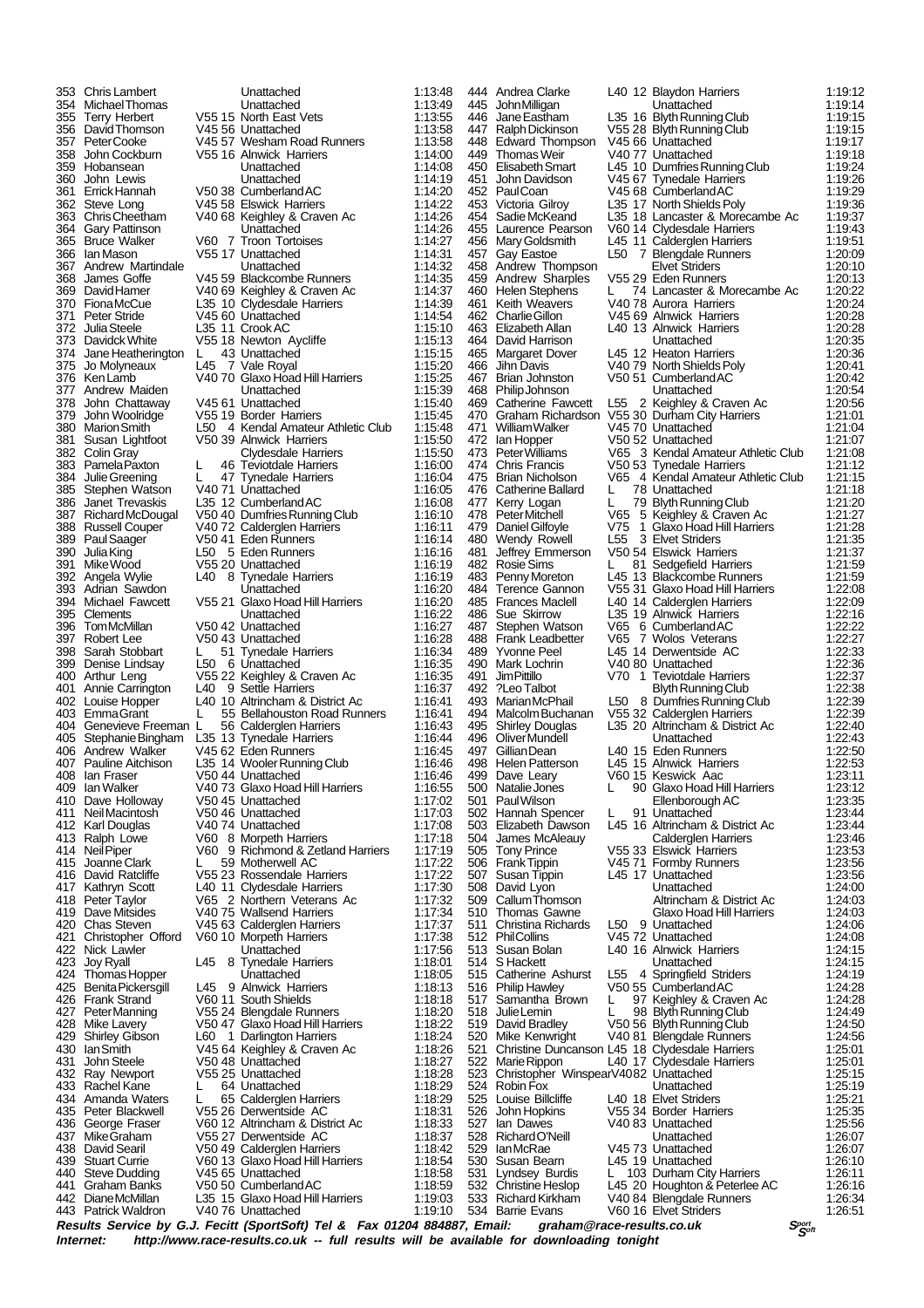| 535 | <b>Terry Welsh</b>                     |                 | V50 57 Claremont Rr             | 1:26:55 |     | 576 Greta Jones          |               | L40 24 Elvet Striders        | 1:32:43 |
|-----|----------------------------------------|-----------------|---------------------------------|---------|-----|--------------------------|---------------|------------------------------|---------|
| 536 | Carla Deans                            |                 | 105 Bellahouston Road Runners   | 1:27:14 | 577 | Glenys Richardson        | L55           | 8 Unattached                 | 1:32:56 |
| 537 | Kenneth Scott                          |                 | Unattached                      | 1.27:32 | 578 | Pamela Leverton          | L60           | 2 Glaxo Hoad Hill Harriers   | 1:32:58 |
| 538 | Hilda Frost                            |                 | L45 21 Elswick Harriers         | 1:27:36 | 579 | Julian Bates             |               | V50 64 Unattached            | 1:33:01 |
| 539 | Eileen Armstrong                       | L65             | 1 Tynedale Harriers             | 1:27:37 | 580 | Geoff Harrington         |               | V60 18 Cumberland AC         | 1:33:11 |
| 540 | Gillian Thompson                       | L65             | 2 Barrow & Furness Striders     | 1:27:58 | 581 | Robert Hart              |               | V4575 Unattached             | 1:33:12 |
| 541 | Colin Hawthorn                         |                 | Unattached                      | 1:28:11 | 582 | Sarah Jones              |               | 131 Unattached               | 1:33:16 |
| 542 | Mauren Parker                          |                 | 109 Tynedale Harriers           | 1:28:13 | 583 | John Scott               |               | <b>Border Harriers</b>       | 1:33:39 |
| 543 | Wendy Kelly                            |                 | L35 21 Galloway Harriers        | 1:28:15 | 584 | Allison Scott            |               | L35 25 Unattached            | 1:33:40 |
| 544 | <b>Eric Baird</b>                      |                 | V55 35 Galloway Harriers        | 1:28:15 | 585 | Victoria Curry           |               | L35 26 Wooler Running Club   | 1:33:41 |
| 545 | Alistair Menzies                       |                 | V50 58 Lancaster & Morecambe Ac | 1:28:16 | 586 | Jane Ord                 | L45 24 Wooler |                              | 1:33:41 |
| 546 | James Robertson                        |                 | V50 59 Unattached               | 1:28:21 | 587 | <b>Eleanor Patterson</b> |               | 135 Claremont Rr             | 1:34:45 |
| 547 | Irene Henderson                        |                 | L55 5 Blaydon Harriers          | 1:28:36 | 588 | Nicky Butler             |               | L40 25 Unattached            | 1:34:52 |
| 548 | Colin Macdonald                        |                 | V50 60 Calderglen Harriers      | 1:28:41 | 589 | <b>Catherine Burrus</b>  |               | L35 27 Unattached            | 1:34:52 |
| 549 | <b>Stewart Grant</b>                   |                 | V50 61 Wigton Road Runners      | 1:28:44 | 590 | Susan Callander          |               | L45 25 Dumfries Running Club | 1:34:53 |
| 550 | lan Wilson                             |                 | V40 85 Unattached               | 1:28:49 | 591 | Martin Alderson          |               | V45 76 North East Vets       | 1:35:50 |
| 551 | Jill Ritchie                           |                 | L 112 Dumfries Running Club     | 1:29:02 | 592 | <b>Paul Tuffnell</b>     |               | V50 65 North East Vets       | 1:35:50 |
| 552 | Jack Kelly                             |                 | V45 74 Morpeth Harriers         | 1:29:03 | 593 | Simon Duerden            |               | V45 77 Border Harriers       | 1:36:08 |
| 553 | ?Dave Cleveland                        |                 | V40 86 Unattached               | 1.29.04 | 594 | MikeHall                 |               | V75 2 Elvet Striders         | 1:36:59 |
| 554 | J Fritchley-Simpson                    |                 | L40 19 Unattached               | 1:29:23 | 595 | <b>Marget Thompson</b>   |               | L55 9 Elvet Striders         | 1:37:54 |
| 555 | Heather Goodman                        | L70             | 1 Kendal Amateur Athletic Club  | 1:29:28 | 596 | George Routledge         |               | V55 37 Heaton Harriers       | 1:38:40 |
| 556 | Katherine ArrowsmithL 115 Claremont Rr |                 |                                 | 1:29:36 | 597 | ?Sue Hawker              |               | L40 26 Keswick Aac           | 1:38:46 |
| 557 | lain Flowers                           |                 | V50 62 Claremont Rr             | 1:29:36 | 598 | David Brewis             |               | V55 38 Elswick Harriers      | 1:38:58 |
| 558 | Jane Blackett                          |                 | L40 20 Morpeth Harriers         | 1:29:54 | 599 | Claire Allen             |               | 141 Unattached               | 1:39:03 |
| 559 | Sue Smith                              |                 | L40 21 Morpeth Harriers         | 1:29:54 | 600 | Julia Roberts            |               | L45 26 Unattached            | 1:39:06 |
| 560 | Mandy Cullie                           |                 | L35 22 Calderglen Harriers      | 1:30:04 | 601 | Paul Whalley             |               | <b>Blyth Running Club</b>    | 1:40:21 |
| 561 | <b>Beth Fellows</b>                    |                 | L45 22 Glaxo Hoad Hill Harriers | 1:30:24 | 602 | Lucy Maggiori            |               | L35 28 Unattached            | 1:40:21 |
| 562 | Andrea Raynar                          |                 | L40 22 Wesham Road Runners      | 1:30:27 |     | 603 Irene Hill           |               | L45 27 Calderglen Harriers   | 1:40:40 |
| 563 | Mhairi Ash                             |                 | 121 Unattached                  | 1:30:30 | 604 | Jackie Smith             |               | L65 3 Elvet Striders         | 1:41:00 |
| 564 | <b>Ryan Cuthbertson</b>                |                 | Unattached                      | 1:30:33 | 605 | David Marshall           |               | V50 66 Unattached            | 1:42:16 |
| 565 | Sue Urwin                              |                 | L45 23 Unattached               | 1.30:46 | 606 | Yvonne Macgarvie         |               | L40 27 Unattached            | 1:42:33 |
| 566 | Judith Wilson                          |                 | L40 23 Ellenborough AC          | 1:30:56 | 607 | ?Leo Talbot              |               | <b>Blyth Running Club</b>    | 1:45:07 |
| 567 | Donald Anson                           |                 | V55 36 Dumfries Running Club    | 1:31:03 | 608 | Keith Stuart             |               | Unattached                   | 1:48:06 |
|     | 568 Andrew Cannon                      |                 | Unattached                      | 1:31:03 | 609 | Lucy Apiafi              |               | L 147 Low Fell RC            | 1:48:46 |
| 569 | <b>Vivien Stapley</b>                  |                 | V50 63 Sun Strollers            | 1:31:28 |     | 610 Anne Sloan           |               | V50 67 Dumfries Running Club | 1:50:45 |
| 570 | Alexander Grant                        |                 | V60 17 Dumfries Running Club    | 1:31:31 | 611 | Susan Graham             |               | L45 28 Dumfries Running Club | 1:50:45 |
| 571 | Christopher Vever                      |                 | Unattached                      | 1:31:34 | 612 | Maxine Wilson            |               | L35 29 Unattached            | 1:56:26 |
|     | 572 Elizabeth Duggan                   | L <sub>55</sub> | 6 Werrington Joggers            | 1:31:46 |     | 613 Yvonne Clement       |               | L40 28 Unattached            | 1:56.26 |
| 573 | Diane Cannon                           |                 | L35 23 Unattached               | 1:32:13 | 614 | Clive Short              |               | Unattached                   | 1.59.37 |
| 574 | Sue Park                               |                 | L35 24 Glaxo Hoad Hill Harriers | 1:32:21 | 615 | Karl Fursey              |               | <b>Blackcombe Runners</b>    | 2:15:00 |
|     | 575 Frances Smith                      | L55             | 7 Glaxo Hoad Hill Harriers      | 1:32:23 | 616 | Lorraine Harrison        | L             | 151 Unattached               | 2:22:17 |

# **Brampton - Men — TEAM RESULTS**

### **NOTE: Unattached and non-counters are DELETED before teams are calculated**

| 4 Border Harriers<br>57 - 6 Michael Scott<br>24<br>73 - 8 Willy Smith<br>5 Keighley & Craven Ac<br>26<br>Steven McDermott 39Laurence Hellawell<br>89 - 13 Blair Mathew<br>6 Calderglen Harriers<br>25<br>Brian Carrigan 51 Alan Cullie<br>$114 - 16$ Steven Potts<br>33<br>7 Sunderland Harriers<br>Andrew Lilliendale 65 Paul Redman<br>8 Alnwick Harriers<br>35<br>Geoff Campbell72 Neville Craigs<br>114 - 7 Dave Kirkland<br>9 Glaxo Hoad Hill Harriers<br>125 - 14 Jeffrey Chaswick 55<br>Christopher Howie 56<br>Sean Dixon<br>10 Lancaster & Morecambe Ac<br>$165 - 34$ Robert Lowe<br>Daniel McParland86 Nico Valla<br>45<br>11 Kirkintilloch Olympians<br>184 — 40 Alistair Allan<br>63<br>Robert Rogerson81 Gary Mitchell<br>12 Wesham Road Runners<br>$230 - 64$ Karl Lee<br>73 Alan Hudson 93 John Bertenshaw<br>241 - 57 Craig Calderwood 78 Augustine Cairney 106 Ian Thomson<br>13 Clydesdale Harriers<br>14 Blengdale Runners<br>$242 - 43$ Paul Curtis<br>99 Kevin Kirkham100 David Atkinson<br>$245 - 23$ Phil Walker<br>15 Blaydon Harriers<br>85<br>Nigel Goode 137 Eric Lewis<br>162 Chris Auld<br>16 Heaton Harriers<br>$252 - 32$ John Moore<br>58 Dan Robins<br>268 - 38 John Donneky(jun) 102 John Donneky 128 Brian Buckley<br>Derwentside AC<br>17<br>272 - 44 Gareth Huxby<br>18 Wallsend Harriers<br>88<br>Dave Daniels 140 Paul Leigh<br>19 Dumfries Running Club<br>277 - 68 Charles Mellor<br>Les Hill<br>130 Paul Hart<br>79<br>20 North Shields Poly<br>89 Vaughan Hemy114 Stephen Gilroy<br>$290 - 87$ Mick Golightly<br>21 North York Moors AC<br>329 - 70 Victor Brudenell<br>92<br>Rob Pollard<br>167 Peter Connor<br>22 Elswick Harriers<br>$334 - 49$ Graham Bell<br>74<br>Mark Ketley 211<br>Steve Kyte<br>David McAtominay 235 Gordon Long<br>23 Low Fell RC<br>335 - 41 Mark McDonald<br>59<br>24 Barrow & Furness Striders<br>339 - 67 Dave Parker<br>148 Roger Quayle<br>124 Peter Hall<br>25 Blyth Running Club<br>$348 - 62$ Gary Jones<br>135<br>Mal Darbyshire151 Iain Singer<br>119<br>Simon Noble<br>26 Keswick Aac<br>360 - 77 Martin Sluce<br>Keith Hill<br>164<br>126<br>27 Preston Harriers<br>382 - 52 Alan Metcalf<br>David Preston 204 Steven Jackson<br>127<br>28 Cumberland AC<br>386 -109 Gavin Pattison<br>Ian McDougall 150 Richard Elliott<br>408 - 75 Joseph Boardman147 Ian Waude<br>29 Altrincham & District Ac<br>186 John Murphy<br>417 - 80 Steven Brown<br>90 Hugh Bingham247 David Ford<br>30 Tynedale Harriers<br>438 -139 Thomas Reeves 145 Mike Bennett 154 Shaun Roberts<br>31 Elvet Striders<br>32 Crook AC<br>452 -101 Michael Mallen<br>146 Graham Bradshaw 205<br>John Kelly<br>33 Eden Runners<br>524 - 123 Alan Marshall<br>183<br>Mark Nixon<br>218<br>John Bridge<br>34 Aurora Harriers<br>198 Brian Usher 243<br>William Raine<br>584 - 143 lan Hayden<br>35 Kendal Amateur Athletic Club<br>667 - 195 Stephen Burrowes 214 Paul Percival-Smith 258<br>Peter lon<br>788 - 168 Mike Berry<br>36 Blackcombe Runners<br>267 James Goffe 353 Karl Fursey<br>821 -149 Matthew Kingston 333 Terry Welsh 339<br>37 Claremont Rr<br>lain Flowers<br>38 North East Vets<br>855 - 250 Jeff Henderson 260 Terry Herbert 345<br>Martin Alderson | $31 - 1$ John McCole<br>Bernie Murray 19 Rob Dewhurst<br>11<br>David Swinburne22 Jack Waterson<br>$37 - 5$ lan Harding<br>10<br>38 - 3 Jonathan Powell<br>15<br>lan Crampton 20 Rob Hand<br>George Thompson 27 Charlie Borthwick | 1 Liverpool Harriers<br>2 Morpeth Harriers<br>3 Durham City Harriers |
|--------------------------------------------------------------------------------------------------------------------------------------------------------------------------------------------------------------------------------------------------------------------------------------------------------------------------------------------------------------------------------------------------------------------------------------------------------------------------------------------------------------------------------------------------------------------------------------------------------------------------------------------------------------------------------------------------------------------------------------------------------------------------------------------------------------------------------------------------------------------------------------------------------------------------------------------------------------------------------------------------------------------------------------------------------------------------------------------------------------------------------------------------------------------------------------------------------------------------------------------------------------------------------------------------------------------------------------------------------------------------------------------------------------------------------------------------------------------------------------------------------------------------------------------------------------------------------------------------------------------------------------------------------------------------------------------------------------------------------------------------------------------------------------------------------------------------------------------------------------------------------------------------------------------------------------------------------------------------------------------------------------------------------------------------------------------------------------------------------------------------------------------------------------------------------------------------------------------------------------------------------------------------------------------------------------------------------------------------------------------------------------------------------------------------------------------------------------------------------------------------------------------------------------------------------------------------------------------------------------------------------------------------------------------------------------------------------------------------------------------------------------------------------------------------------------------------------------------------------------------------------------------------------------------------------------------------------------------------------------------------------------------------------------------------------------------------------------------------------------------------------------------------------------------------------------------------------------------------|----------------------------------------------------------------------------------------------------------------------------------------------------------------------------------------------------------------------------------|----------------------------------------------------------------------|
|--------------------------------------------------------------------------------------------------------------------------------------------------------------------------------------------------------------------------------------------------------------------------------------------------------------------------------------------------------------------------------------------------------------------------------------------------------------------------------------------------------------------------------------------------------------------------------------------------------------------------------------------------------------------------------------------------------------------------------------------------------------------------------------------------------------------------------------------------------------------------------------------------------------------------------------------------------------------------------------------------------------------------------------------------------------------------------------------------------------------------------------------------------------------------------------------------------------------------------------------------------------------------------------------------------------------------------------------------------------------------------------------------------------------------------------------------------------------------------------------------------------------------------------------------------------------------------------------------------------------------------------------------------------------------------------------------------------------------------------------------------------------------------------------------------------------------------------------------------------------------------------------------------------------------------------------------------------------------------------------------------------------------------------------------------------------------------------------------------------------------------------------------------------------------------------------------------------------------------------------------------------------------------------------------------------------------------------------------------------------------------------------------------------------------------------------------------------------------------------------------------------------------------------------------------------------------------------------------------------------------------------------------------------------------------------------------------------------------------------------------------------------------------------------------------------------------------------------------------------------------------------------------------------------------------------------------------------------------------------------------------------------------------------------------------------------------------------------------------------------------------------------------------------------------------------------------------------------------|----------------------------------------------------------------------------------------------------------------------------------------------------------------------------------------------------------------------------------|----------------------------------------------------------------------|

Results Service by G.J. Fecitt (SportSoft) Tel & Fax 01204 884887, Email: graham@race-results.co.uk Sഞ്ഞ<br>Internet: http://www.race-results.co.uk -- full results will be available for downloading tonight